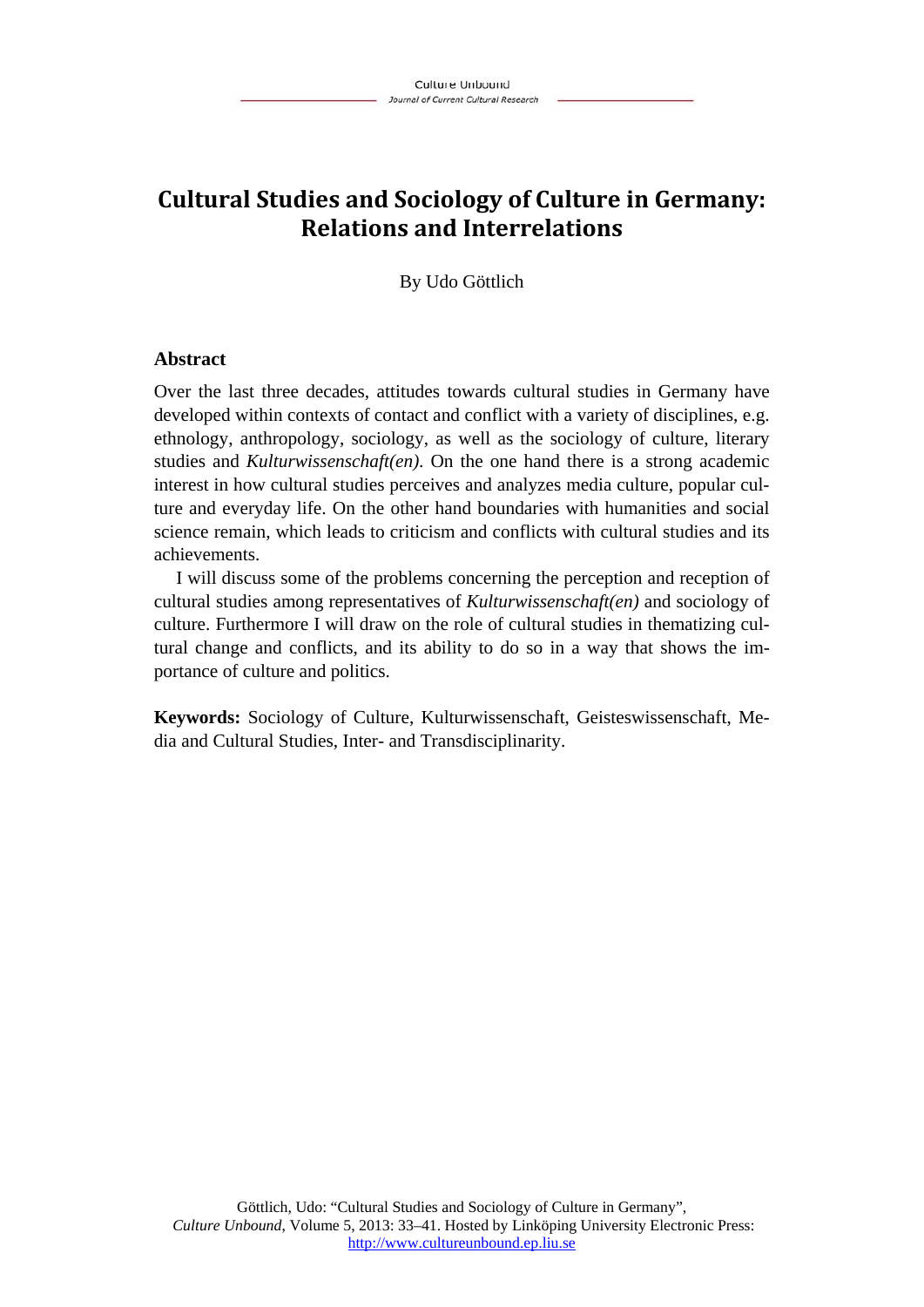### **Pinpointing Cultural Studies in the German-speaking Region**

We can distinguish three different phases of the reception of cultural studies in the German-speaking region as well as in Germany itself over the last three decades.<sup>1</sup> The first phase started in the 1970s and focused on questions of ideology and the analysis of youth culture with emphasis on forms of resistance and styles in youth culture that developed off the beaten path in ethnography, educational science and sociology of culture in the 1980s (cf. Göttlich & Winter 1999).<sup>2</sup>

During the late 1980s, the focus of the second phase turned more and more on popular culture as a whole, as well as on media and television studies in the early 1990s. Television texts and audiences became a contested area for cultural studies and the established media- and communication studies. Especially the implementation of Hall's "encoding/decoding" model, the analysis of an "active audience" in the work of Morley, Ang and Fiske as well as questions of media reception were a site of struggle for cultural studies and media- and communication studies.

The third phase, beginning in the late 1990s, is characterized by a scope on the culture of everyday life and questions of identity, perpetuated by different research projects in the fields of European ethnography and *Kulturwissenschaft(en)*. These questions of identity and power in a global media sphere became a central topic in media studies at the turn of the new century as well. Besides these main areas of interest that show strong relations to media- and communication studies and *Kulturwissenschaft(en),* cultural studies placed particular interest on gender studies and on the record of qualitative research methods. This reception is paralleled by the reception of the "cultural", "practice" and "performative turn", that is more or less judged as cultural studies related, even when it is not.

Taking this short sketch of the reception of cultural studies in the Germanspeaking region as a starting point for my discussion on the current relationship of cultural studies with *Kulturwissenschaft(en)* and/or *Kultursoziologie* (sociology of culture), one can say that attitudes toward cultural studies have developed in contact as well as in conflict with a variety of disciplines, e.g. ethnology, anthropology, educational science, sociology, the sociology of culture as well as media and literary studies.

Generally speaking, this broad reception of cultural studies over the last thirty years indicates a strong academic interest in how cultural studies perceives and analyzes popular culture, media culture and everyday life. Against this background, cultural studies in Germany as well as the German-speaking region cannot be considered as a "newcomer". However strangely, not a single German university institute, chair or professorship exclusively dedicated to cultural studies can be found. Instead, there are university institutes and research projects, mainly within the field of media studies, which make use of cultural studies in an interdisciplinary understanding. In short: Whereas cultural studies, although it is not a discipline in itself, has achieved an identity of its own in the UK, Australia and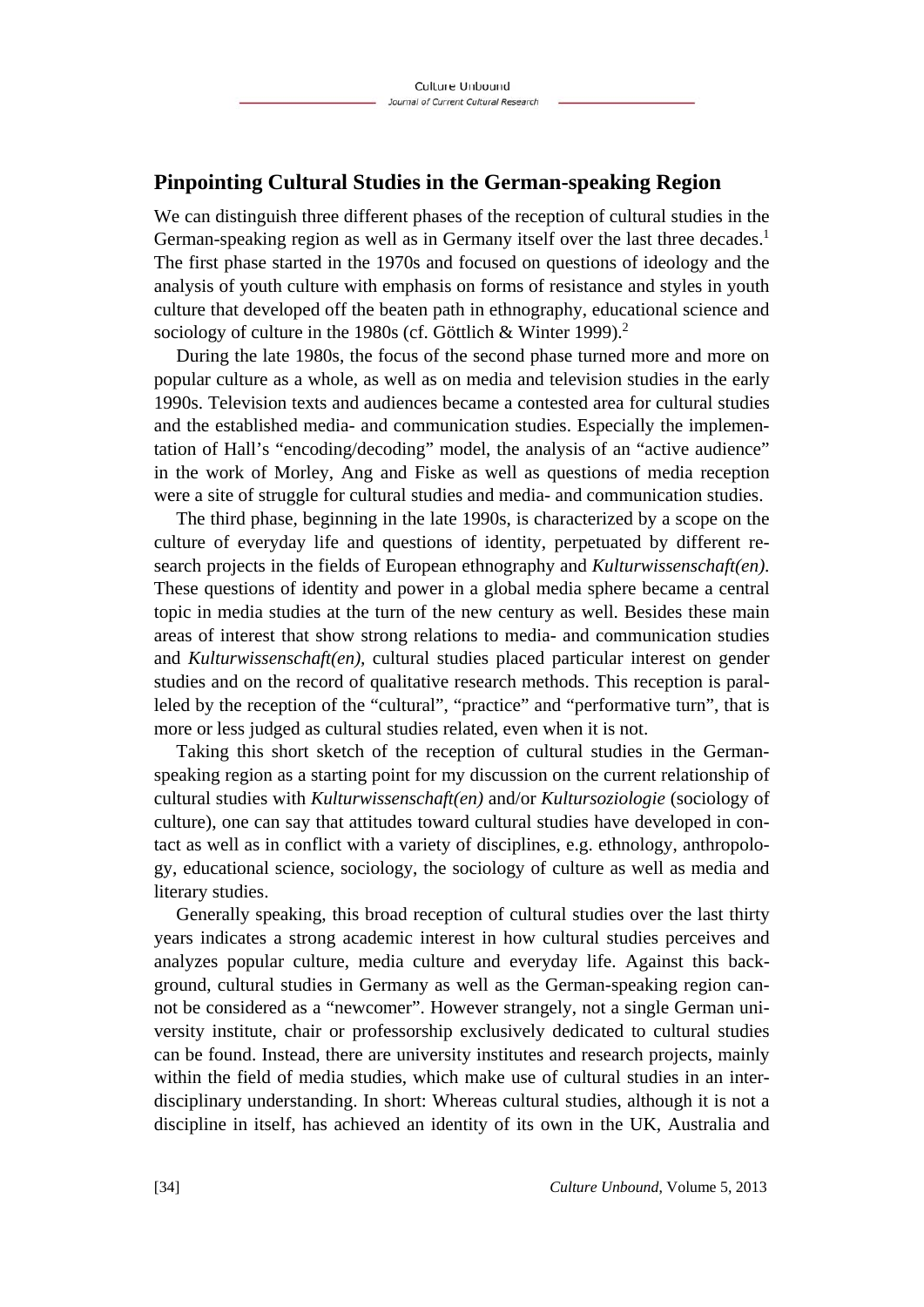the US, cultural studies in Germany as well as in the German-speaking region has not yet reached that state.

Despite the broad reception, there are still remaining boundary lines between cultural studies, humanities and social science, which still lead to criticism of cultural studies and result in conflicts about its achievements. Even though most of the conflicts seem to be resolved, still many theoretical and methodological problems remain. Especially when we focus on the relationship of *Kultursoziologie* with cultural studies within the field of German sociology, we also encounter different traditions of cultural criticism. Beneath these differences that become evident through reflecting on this relation, lies the assumption that "of all sociology's 'strange others', cultural studies is perhaps the least unfamiliar" (cf. Inglis 2007: 99), as Inglis had pointed out for British cultural studies.

The reason for the ongoing existence of struggle with these differences in cultural criticism is interesting as it originated from the cultural studies' way of dealing with questions of culture, which generated new interest in the sociology of culture at the beginning of the late 1980s. For many students of sociology a new perspective on culture was brought forth, whereas the *Kultursoziologie* in the tradition of Weber, Simmel or Mannheim, as well as the critique of the Frankfurt School were deemed to be "too special stuff" even for the academic teachings of many universities at that time. The problems that grew out of this special situation lead to different questions of possible disciplinary combinations, despite the ongoing opposition of cultural studies with the sociology of culture as well as *Kulturwissenschaft(en)*. The process of managing the challenges between the different academic cultures is by no means trivial.3

The underlying question, why cultural studies has to face such a bold opposition from other disciplines, can be answered in two ways. On the one hand it is argued that cultural studies is still a "young" and emerging field, which has yet to find its own identity and particularly a German perspective. On the other hand it is argued that there are already many fields in German academia that deal with questions of culture and communication and whose divergent perspectives cannot be easily combined. Nevertheless, these different concepts of culture are still helpful for theorizing cultural developments or problems. However, they hinder scientific research and development, when they are used as ideological "entrance requirements". Considering these fault lines of argumentation, I propose a sociology of culture *within* cultural studies. Through this, it is possible for all sides in this game to benefit from each other.

To do so, we briefly have to look at the specific ways *Kulturwissenschaft(en)* and German sociology recognizes cultural studies, in order to understand the ongoing oppositions. Based on this, I will point out how to handle these different positions and discuss the role of the sociology of cultural studies for further research.<sup>4</sup>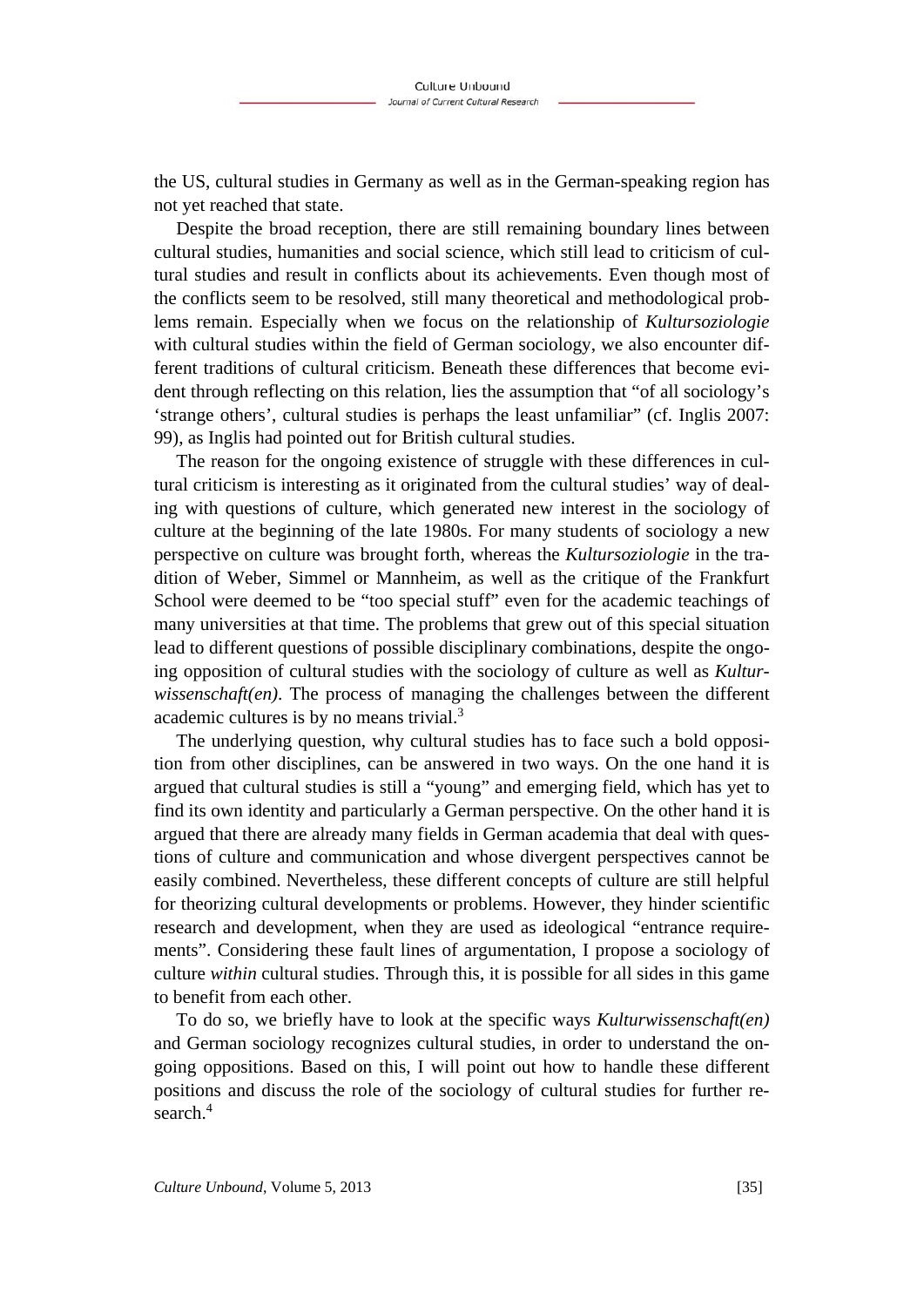### **What is Culture Anyway?**

Up to now, as many of you know, the term "culture" is not used lightly, especially in Germany and the German language. In German academia, the *Geisteswissenschaft*, i.e. the humanities, claim to hold definitory power on questions on culture. Hence, the term culture serves as a theoretical concept and sometimes certain kinds of "*Welt-Anschauung*" are connoted. This defines the first borderline between cultural studies and (I) *Kulturwissenschaft(en)* as well as (II) *Kultursoziologie* in the traditional understanding:

(I) According to *Geisteswissenschaft* – whose offspring is *Kulturwissenschaft(en)*, and which has designated this "youngster" as its legitimate heir – cultural studies are only narrowly interested in phenomena of "everyday life", and social practices, rather than focusing on broader questions of "*Sinn*" ["meaning"]. But can this be considered the main reason for the opposition or is this only a surface, which conceals the "true" reasons for this antagonism towards cultural studies' way of dealing with culture?

For example, in an introductory-level textbook on *Kulturwissenschaft* by Hartmut Böhme and colleagues (2000), intended to give students orientation in the field of *Kulturwissenschaft(en)*, there are only three pages on cultural studies, given in the form of opening remarks that indicate the still existing borderline. Scrutinized closely, these pages revitalize stereotypes of cultural studies and position them in opposition to culture – i.e., to culture in the sense in which the *Geisteswissenschaften* normally use the term. In my opinion this does not contribute to a deeper understanding of cultural studies.

The further arguments of this textbook emphasize that cultural studies

is [after all the years of academic success in the UK and USA; UG] no theoretical concept or theory that is solid and that stands against the backdrop of a consensus. Terms like "contextualization" signal, with respect to method, that only heterogeneous elements are combined. "Othering" is just another term for the alliance of ethnography and cultural anthropology. "Mapping" tends to give cognitive maps of cultural phenomena and the discurse on minorities works as an instrument to differentiate and to particularise the collectivised individual culture [*Kollektivsingular*; UG].

For the authors "the risks of this development are evident" because

within the sphere of influence of ethnic and minority groups, the term culture tends to lose its analytical and synthetical function within ideological critique. The place of the traditional canon is taken by a poorly considered new canon of particularities combined in an additive way. (Böhme et al. 2000: 13)

In my opinion, this passage gives a good impression of how cultural studies are perceived by the *Kulturwissenschaft(en)* and how in a certain way the inherent problems of the term "culture" remain unresolved.

(II) Apart from this opposition with *Kulturwissenschaft(en),*there are only slight differences in cultural studies' relationship with sociology. Once more In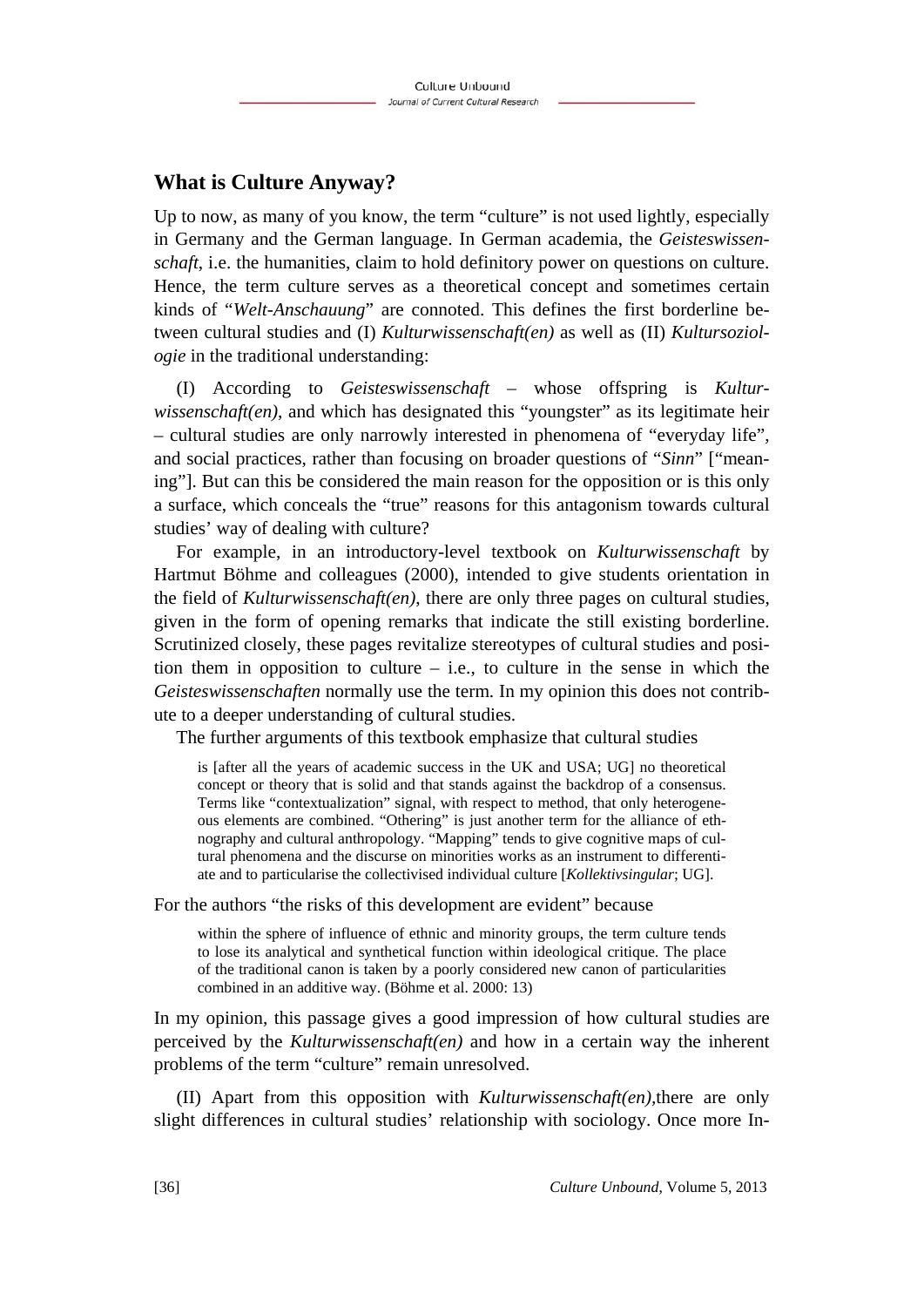glis can be cited, as he hints that cultural studies and the sociology of culture are but warring twins. For him,

[t]hey 'agree to have a battle', because the battle brings certain gains in identity for them both. But beyond rhetorical displays of dissimilarity between them, once one examines their shared epistemological assumptions, one sees that it is actually their very likeness that compels them to engage in the ritualized conflicts they embark upon. (Inglis 2007: 118)

This situation came to fore, when cultural studies was heavily critized by sociologist working in the phenomenological tradition in the early 1990s. One argument was that cultural studies does nearly the same sort of ethnographic research of everyday practices that in the end must be judged as a certain drift from the sociological trail while looking for the politics of the everyday life. Further arguments for the conflicts emerging from this "similarity" cannot be discussed here. Instead, I will give some hints on how to overcome the conflicts and opposite positions both sides stick to when the term "culture" is mentioned – even when there is a common ground. I will show that there is a special sociology of culture within cultural studies. From this vantage point, it is possible to overcome the abovementioned problems: we can start to build a formation of cultural studies in Germany as well as a transdisciplinary setting for the study of culture.

# **A Formation of Cultural Studies in Germany?**

Generally speaking, the reception of cultural studies is symbolic for the opening of German-speaking academia towards new horizons in the *Kulturdebatte* (cultural debate and criticism) over the last thirty years. This serves as a good starting point not only to discuss the specifics of sociology of culture within cultural studies. Furthermore, if cultural studies deals with questions of culture, we have to make clear, why the ongoing critique of cultural studies in Germany is based on assumptions that *Kultursoziologie* has to say more about culture than cultural studies.

The problem stems from the term "culture" itself and its associations. To prevent further misunderstandings, we can refer to Grossberg's latest book, in which he rejects the idea that cultural studies is about *culture* (cf. Grossberg 2010: 8). If that is the case, I doubt that things might become clearer in the German-speaking region. If cultural studies is not about culture anymore, it must be about power, as this is cultural studies' second object of research, which is highlighted in many discussions. And many practitioners of cultural studies highlight this aspect too. As a result, the concepts of "power" and "culture" are often dealt with in an essential or substantial understanding. By turning to the question of culture, cultural theory can help to foster a sociological understanding of power and culture, instead of turning backwards towards essential or substantial definitions.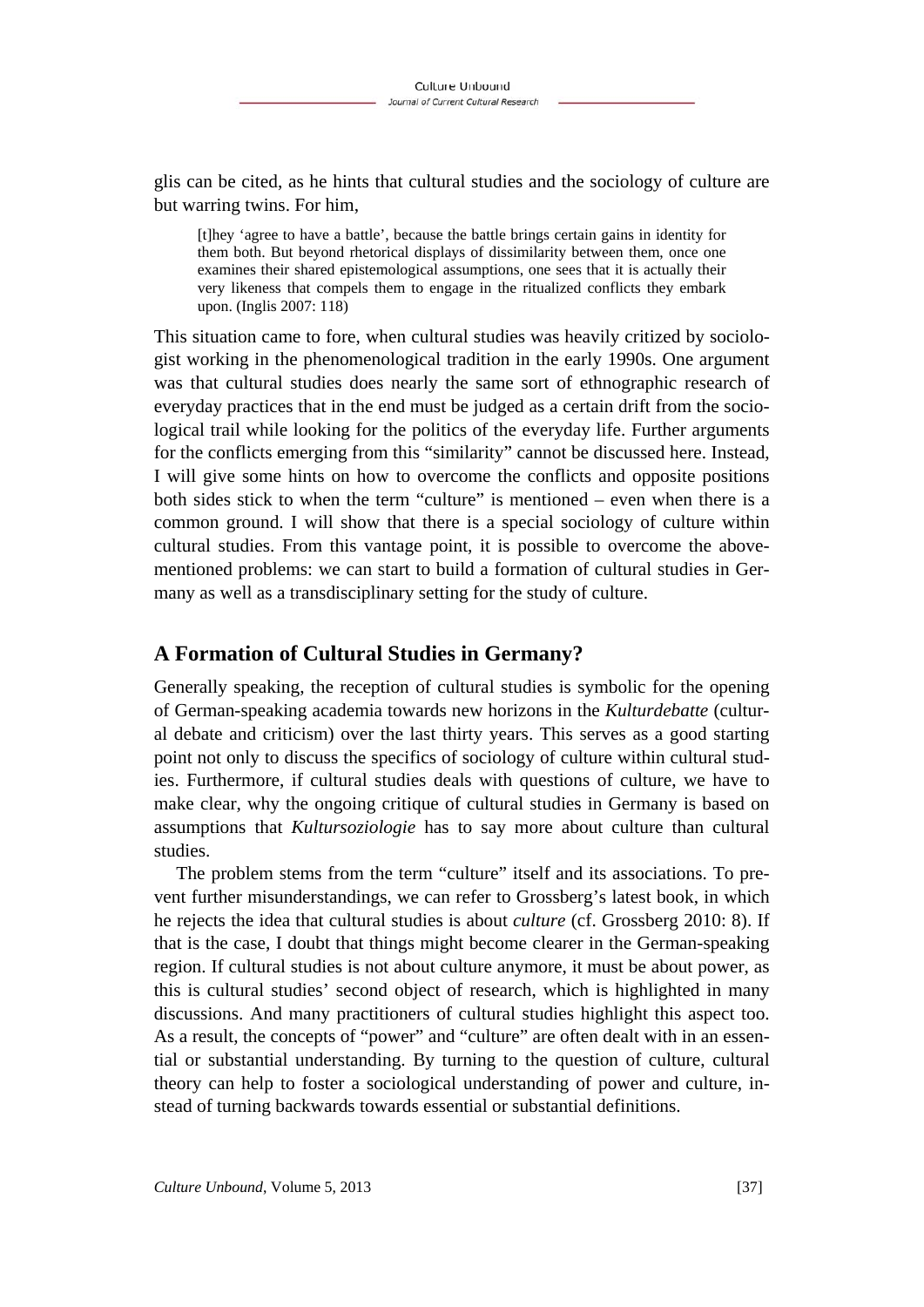One way to "sociologize" the term "culture" for cultural studies is to put an emphasis on an understanding of culture as ongoing processes, or as practices. This point of view is provided by Raymond Williams and further perpetuated by Stuart Hall. In this perspective, cultural studies' methodological value derives from Williams' basic principle of avoiding language that massifies others (Williams 1958: 306). Williams' suggestive formulation relates "culture" to the sum of the available descriptions through which societies make sense of and reflect their common experiences. Shortly, this is the point where cultural studies deals with questions of cultural practices in a sociological way, regarding the understanding and thematizing the production and reproduction of everyday social life. This prospective comes along with questions or problems of power and hegemony, already described in the early works of Thompson and Williams. In line with this understanding, we can follow Grossberg's arguments a little bit further:

Cultural studies [...] is concerned with describing and intervening in the ways cultural practices are produced within, inserted into, and operate in the everyday life of human beings and social formations, so as to reproduce, struggle against, and perhaps transform the existing structure of power. (Grossberg 2010: 8)

And following these self-imposed tasks, cultural studies itself becomes a certain kind of practice. Taking these arguments into consideration, we have to discuss a way that allows us to deal with the problem of power within cultural theory (next to a bundle of sometimes more important questions than power). For example, questions of how these practices reproduce culture and society come to mind. At this point, we are dealing with the core questions of *Kultursoziologie* as well as parts of *Kulturwissenschaft(en)* – despite of them being the "opposite" of cultural studies. Based on the historical reception of cultural studies in Germany, it now becomes evident why many scholars have overlooked cultural studies. It is not *about* culture or power, it is about *different practices* of culture and power. To achieve an initial turn towards this perspective, we can reformulate this special understanding, as (once again) Grossberg did in his book *Cultural Studies in the Future Tense*. "Culture" is the deepest and most solid rock of our common sense.

Instead, too often, the concept of culture – and other related categories – is assumed, appropriated, generalized and even universalized. (Grossberg 2010: 169)

In my opinion, this holds true for the notion and concept of power as well. If we consider these arguments, we can imagine how the academic struggle for the term "culture" leads to nothing more than to fortified oppositions. The main difference between cultural studies and sociology of culture cannot be found in their definitions of the terms "culture" or "power" or in their forms of cultural criticism, but it can be found in the disciplines' ideas on cultural processes, practices, contexts, power and everyday life.

If we compare the agendas of the sociology of culture and of cultural studies under these terms, we can start to consider if it is worthwhile to search for an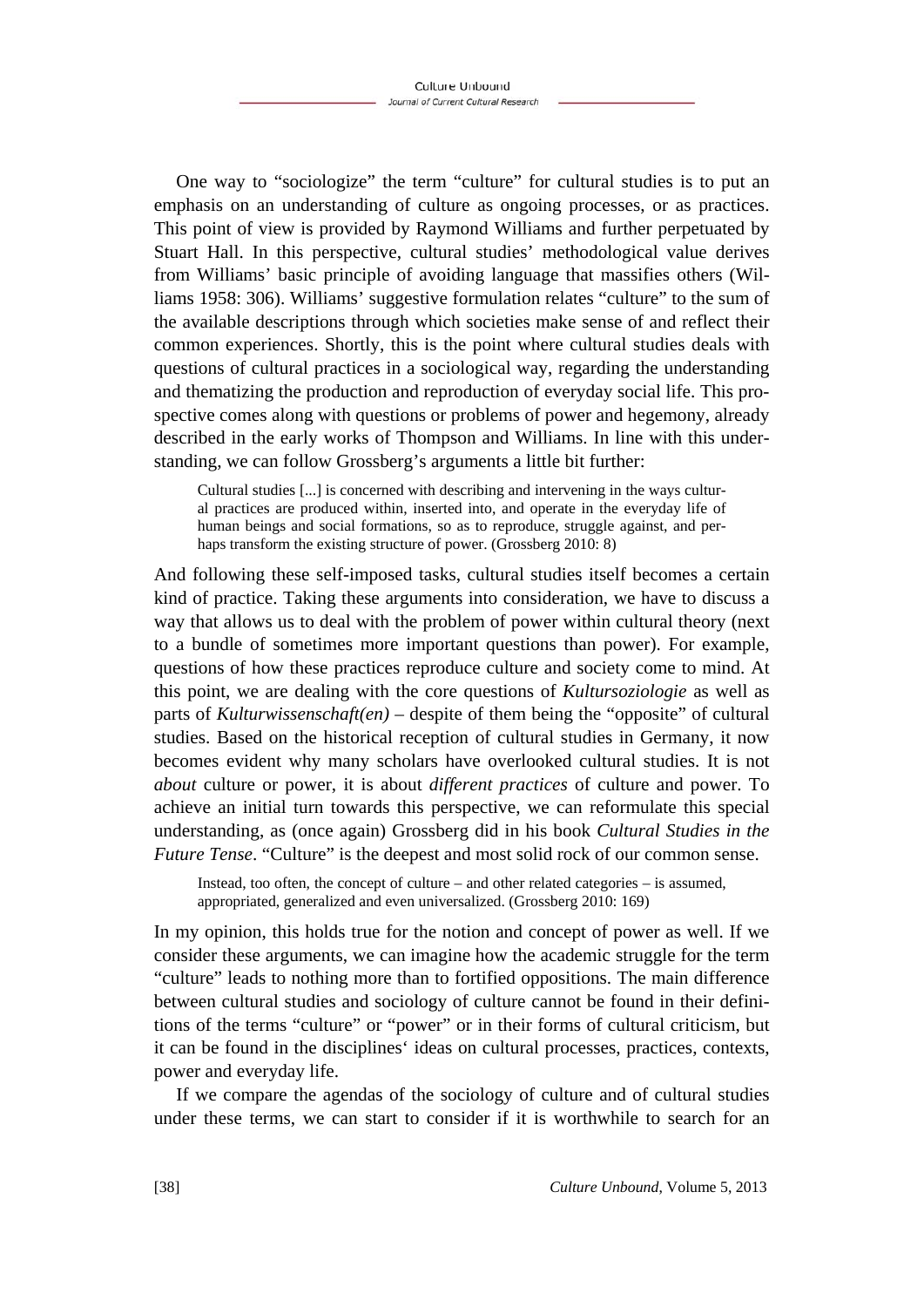agenda based on compromises and interdisciplinarity or to dismiss that thought and continue with one's own ways.

If "[...] cultural studies is not about interpreting or judging texts or peoples, but about describing how people's everyday lives are articulated by and with culture", then "(c)ultural studies is about the historical possibilities of transforming people's lived realities and the relations of power within which those realities are constructed and lived, and it is about the absolutely vital contribution of intellectual work to the imagination and realization of such possibilities." (Grossberg 1999: 24)

From this point of view, only cultural studies can be defined as political in the strict sense of the term; namely as proactive. That means that cultural studies do not work in a way that Meaghan Morris critized by telling us

that cultural studies, in spite of its self-conception as inclusive, was at best a sieve that sorted the fragments of everyday experience into those it could collect into a particular narrative of celebration/resistance and those it could not. (Couldry 2007: 14)

If this development proves true, the outcome is not far away from the ideas brought forth by the adversing perspectives. But we can argue that *Kultursoziologie* as well as *Kulturwissenschaft(en)* place themselves "above the battlefield" and abstract themselves from the phenomena of everyday life. Given this description, one has to ask if the need exists to bring together cultural studies and sociology of culture and/or *Kulturwissenschaften* in the German-speaking region to reach the aim of building an own formation. Perhaps cross-fertilization with regard to intellectual questions is beneficial; if this is the case, these questions can only be addressed by defining how this intellectual work matters. The powerful position held by traditional perspectives on culture like *Kulturwissenschaft* is deeply rooted in the history of the German university system, and therefore has a certain impact on the role and self-perception of scholars in this field. From this point of view, cultural studies in German-speaking countries have to face the problem that the *Kulturwissenschaften* in some ways tries to substitute itself for cultural studies in order to evade, to efface, the political implications of the newer discipline.

## **Conclusion**

If there is to be a chance for a cultural studies formation in Germany, then there can be no trivial answers to the above-mentioned questions. The idea of crossfertilization with *Kultursoziologie* or *Kulturwissenschaft* brings up more questions than it can answer. And the way to discuss the sociology of cultural studies is faced with the assumption that sociologies "strange others" are not of sociology (cf. Göttlich 2007).

While the question of how the positions of sociology of culture and cultural studies can cross-fertilize each other seems to be a logical one, I doubt that bring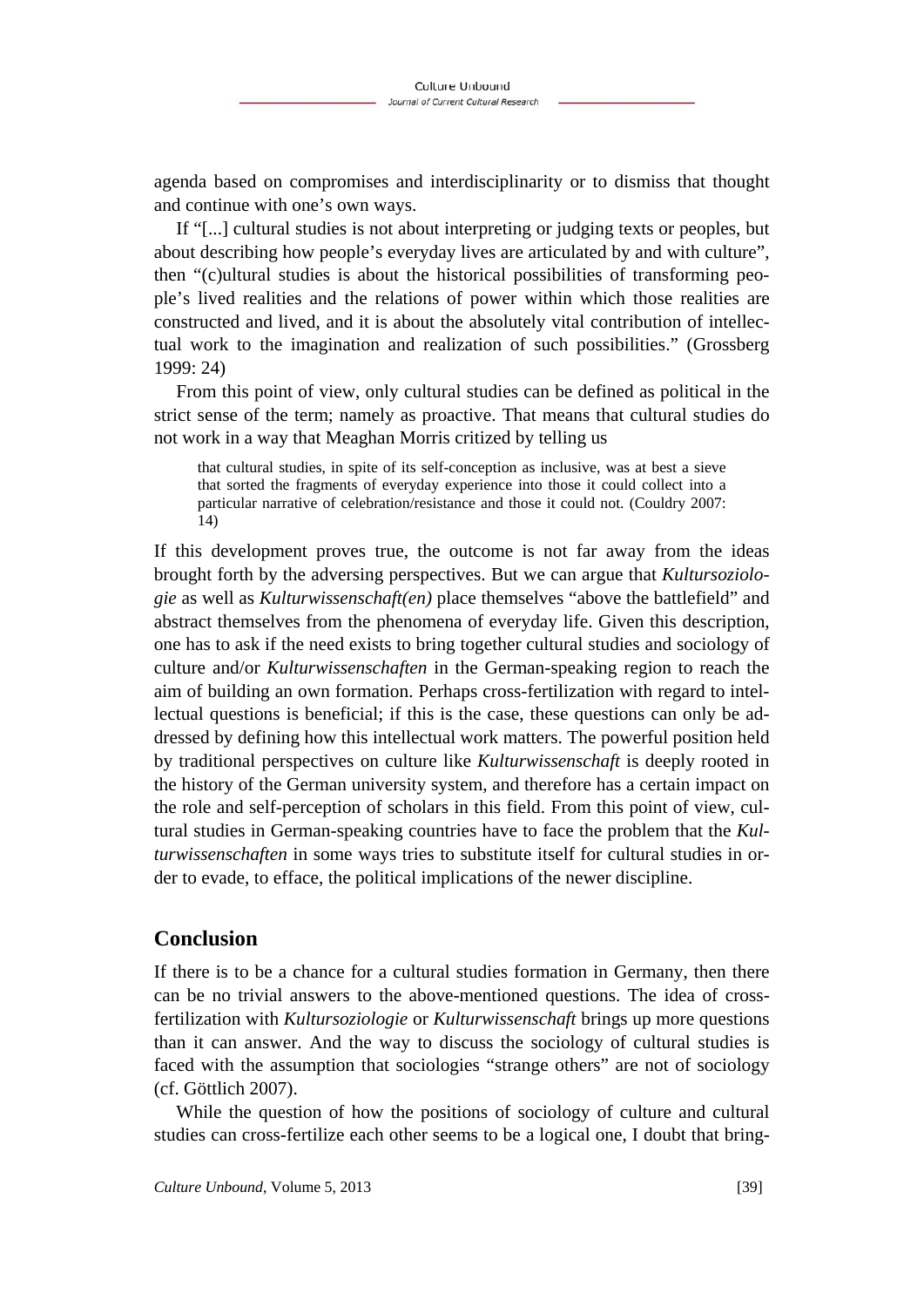ing together such different intentions can help to overcome the academic borderlines. Individual scholars can cross, or even abolish these for them – but these rifts are still maintained – directly behind the backs of scholars who decide to meet with open minds.

Through such combinations, cultural studies runs the risk of becoming one item in the academic "garbage can", as Dirk Baecker (1996) points out with regard to *Kulturwissenschaften*. And – even if there is a good reason to combine the positions of sociology of culture and cultural studies – we further have to face the question of how this may help academic circles in the German-speaking region to overcome their "fear" of the popular (culture), especially when cultural studies is seen as popular culture's strongest agent.

In my opinion, it would be better to appreciate cultural studies as a constant demonstration of what can be contributed by this sociologically concerned and active position, rather than to search for a cross-fertilization that will not help to overcome the borderlines between both traditions. Cultural studies cannot provide another discipline based on an excuse for losing touch with the phenomena of everyday life and its politics. It is, like Nick Couldry pointed out, a concern to hear the range of voices that characterize the social terrain, and not to reduce their complexity. But this concern overlaps with cultural studies' "politics": its aim of responsibly accounting for others in its account of the social world (cf. Couldry 2000: 126-130).

It is not my intention to create unnecessary borders. But considering the long history of the reception of cultural studies in the German-speaking academia, one can only be astounded by the arguments in this confrontation, which go around in circles and do not reach the next step that lies in the challenge of transdisciplinarity.

**Udo Göttlich**, Dr. M.A., (\*1961), Professor for Media and Communication Studies, Zeppelin University, Friedrichshafen, Main research interests: Sociology of Culture, Media and Communication Studies, Cultural Studies. E-Mail: udo.goettlich@zu.de

#### **Notes**

1

 Speaking of cultural studies in Germany or the German-speaking region is not coincidental. There are substantial differences in the reception of cultural studies in Austria, Switzerland and Germany. These are due to different occassions that lead to the contact with cultural studies and different university systems, although the perspective on culture often shares the same disciplinary roots within the *Geisteswissenschaften*. Nevertheless, it cannot be avoided to use the unifying term "region", although the problems of cultural studies are referred to,